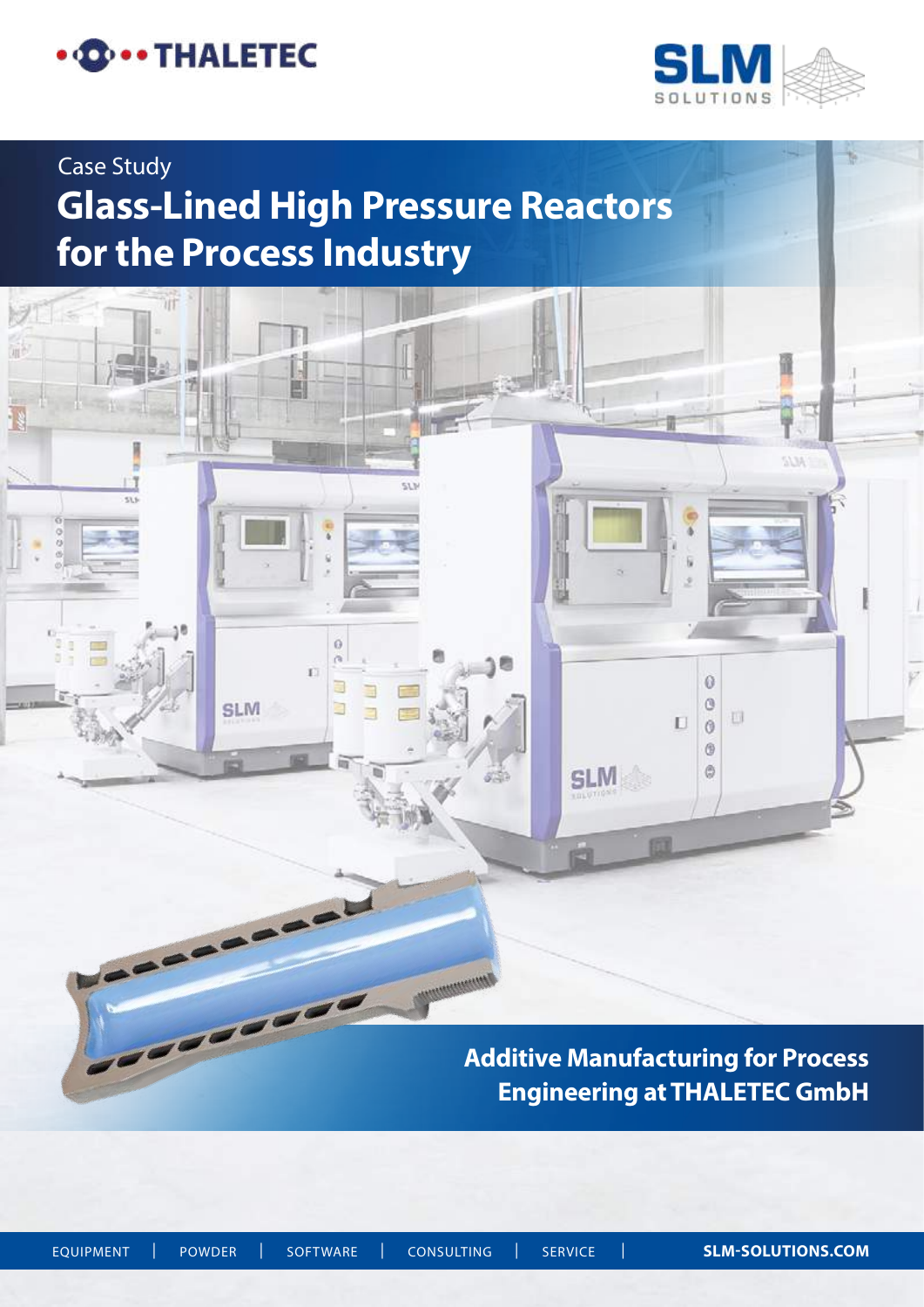# **3D-Printing Success Story**

## **MANUFACTURED IN ONE PIECE**

**with a temperature control channel** 



## **INCREASED PRESSURE HOLDING CAPACITY**

**despite lower wall thicknesses and lighter weight**

#### **Part Data**

| <b>Designation:</b>     | <b>Glass-lined high pressure reactors</b> |
|-------------------------|-------------------------------------------|
|                         |                                           |
| Industry:               | <b>Chemical Industry</b>                  |
|                         |                                           |
| <b>Layer Thickness:</b> | $60 \mu m$                                |
|                         |                                           |
| <b>Build Time:</b>      | 3d 3h 1 min (full load, 5 pieces)         |
|                         |                                           |
| Machine:                | SLM®280 Twin                              |

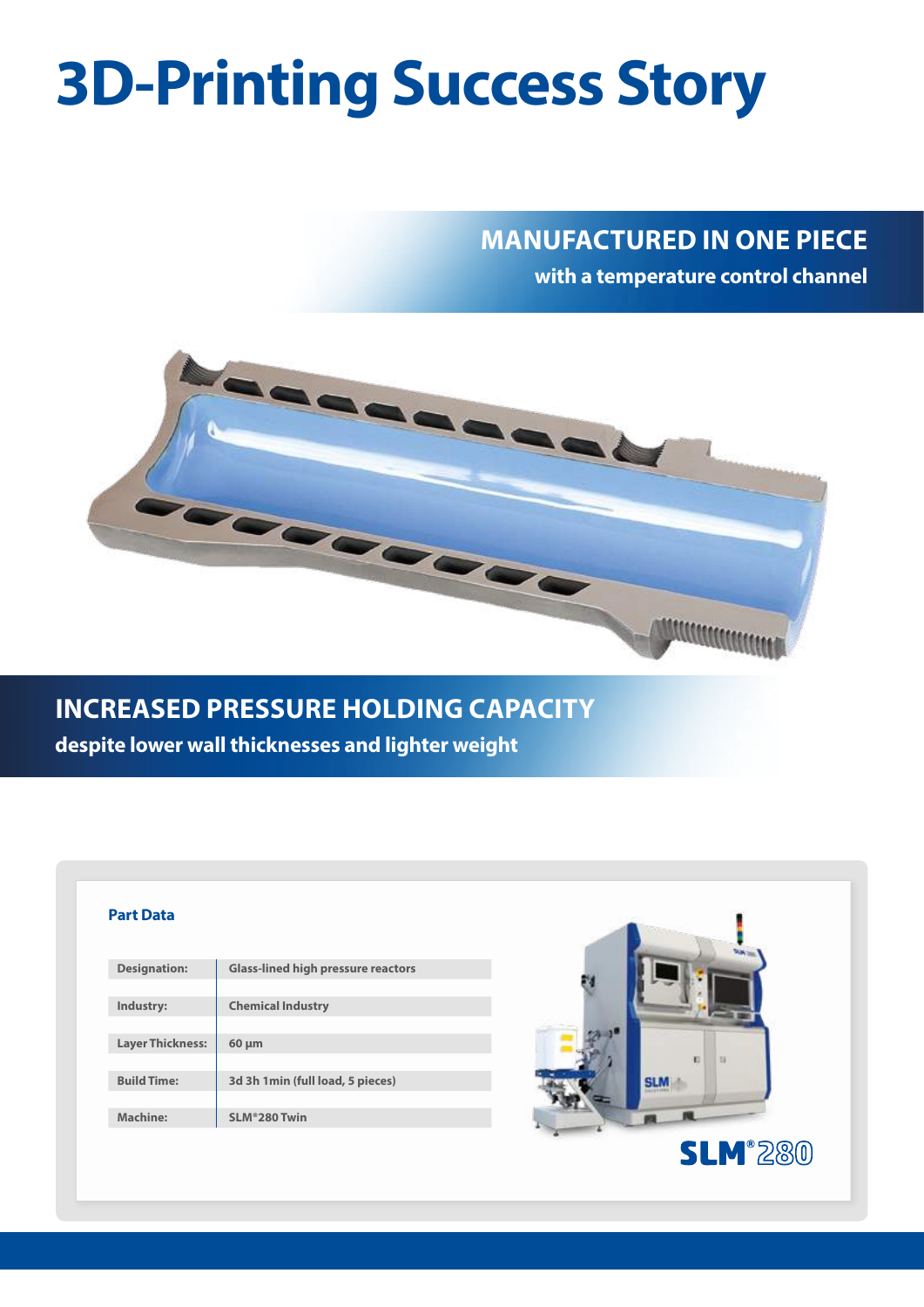### **Current Situation**

#### **High pressure reactors in process engineering**

Additive manufacturing (AM) is regarded as "game changer" for many industries. How large that potential in equipment and plant construction for the process industry and what challenges lie ahead is shown by the example of a high-pressure reactor developed by THALETEC.

High pressure reactors are used in process engineering for carrying out chemical reactions under pressures up to 200 bar. Traditionally these reactors are machined from materials such as stainless steel or Hastelloy. For use with highly-aggressive chemical products, high pressure reactors are also equipped with a liner made of PTFE.

In order to use high-pressure reactors, they must be designed and constructed according to Pressure

Equipment Directive 97/23 (PED) and for a valid set of rules, for example AD 2000. Additively manufactured high-pressure reactors from THALETEC can be produced according to the approved pressure equipment standards. THALETEC has a tested and proven approach to certify pressure equipment additively manufactured according to PED.

The prototype of the additively manufactured highpressure reactor was developed in close cooperation between THALETEC and the engineering office JUREC, who specializes in supporting small and medium enterprises exploit the potential of additive manufacturing. JUREC advises these companies in the development and design of additively manufactured parts in mechanical and chemical engineering.

## **Innovations with Selective Laser Melting**

#### **Glass-lined high pressure reactor with integrated temperature control channel**

The new-solution prototype glass-lined high-pressure reactor was prepared using the selective laser melting metal-based additive manufacturing process. The use of the SLM® process opens the possibility build the high-pressure reactor with an integrated temperature control channel for the heating or cooling of the reactor's interior.

The combination of enameling the interior surface and integrated temperature control channels in the reactor's walls provides significantly improved heat transfer than



Fig. 1: Prototype, glass-lined high-pressure reactor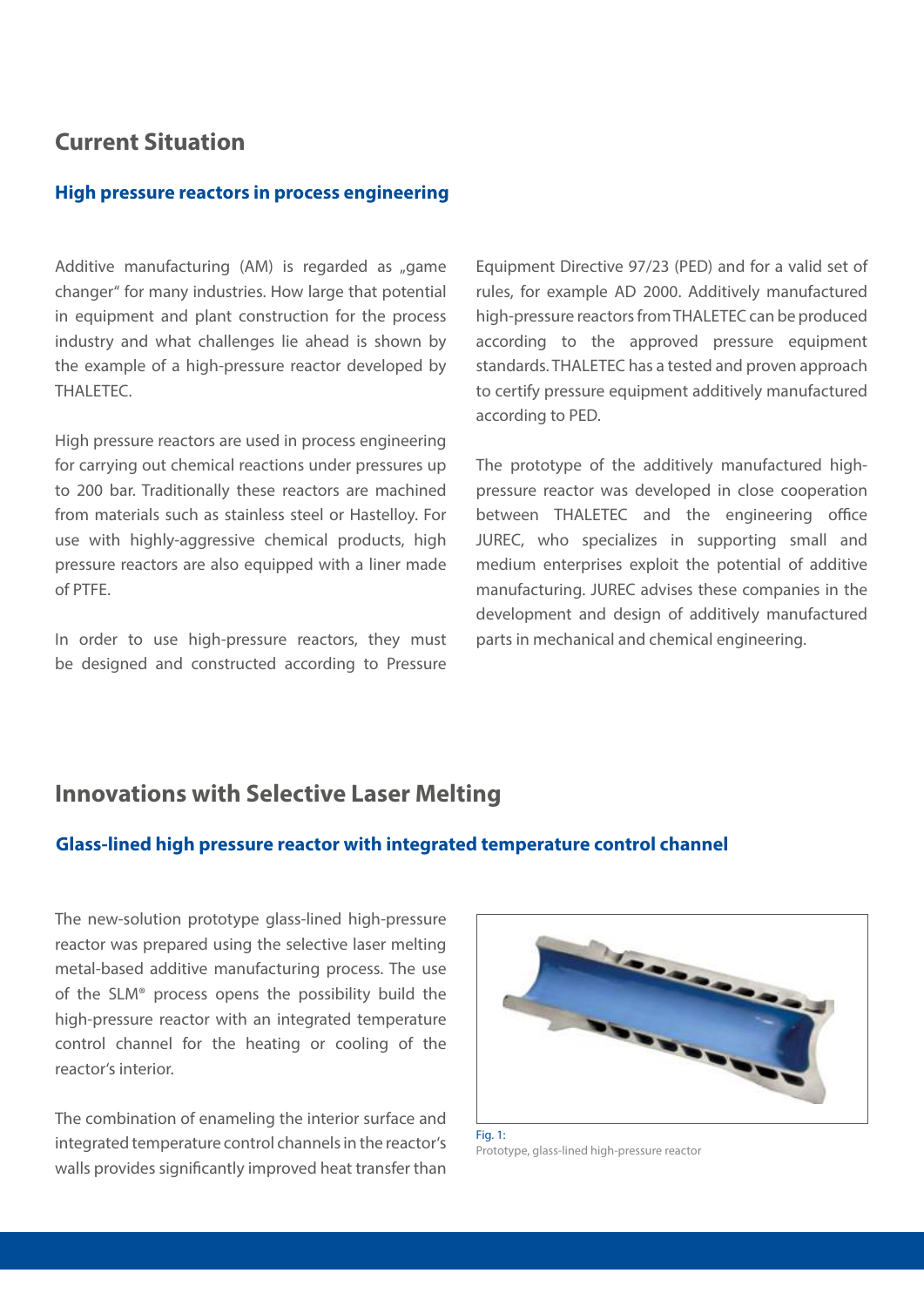previous solutions. The design enabled the opportunity to better influence the product and the temperature control fluid, thus the opportunity to better influence the heat effect of the process.

Moreover, the ability to hold higher pressures is possible, despite a lower wall thicknesses of the additive design. A guaranteed diffusion-proof and chemically highly-resistant coating in the wetted interior was also achieved. Further, the weight of the high-pressure reactor was reduced, an important factor for laboratory handling.

Through the use of the SLM® process it is possible to produce inner structures such as ducts and voids in complex parts that cannot be produced by conventional manufacturing processes such as turning, milling and drilling. When using the SLM® process, the part is developed in a 3D CAD system and geometrically optimized, processed digitally and then supplied to the SLM® machine. Built in layers within the SLM®280 selective laser melting machine, the metal powder used by THALETEC was then glass-lined.



Fig. 2: Dr. Jürgen Reinemuth, Managing Director of Thaletec with the component



Integrated internal temperature control channel built into the reactor wall



Fig. 4: Reactor built in the SLM®280 selective laser melting machine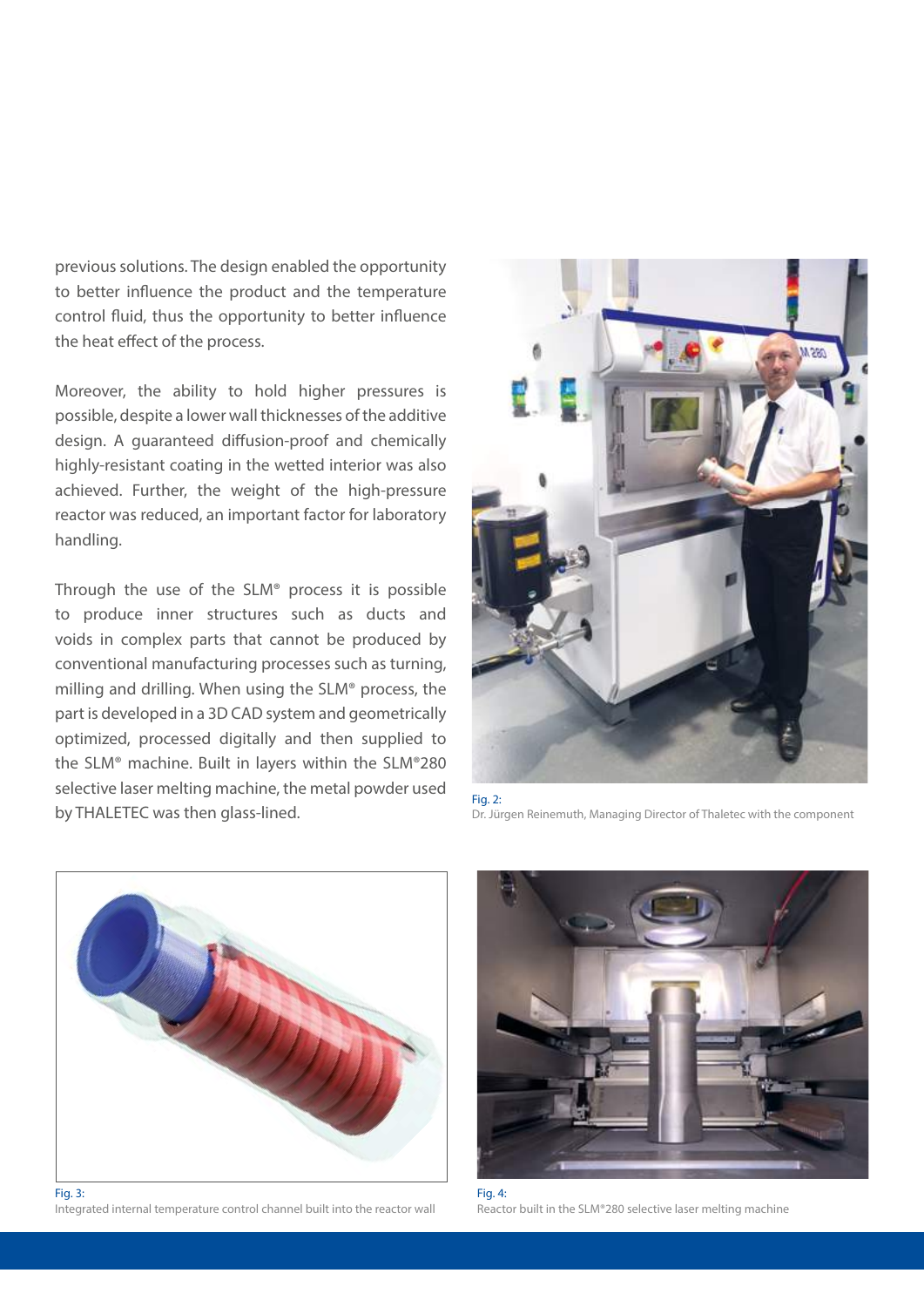

## **Summary**

#### **Glass-lined high pressure reactors for the process industry**

- Glass-lined high pressure reactor with temperature control channel additively manufactured in one piece with the SLM® process
- Significantly improved heat transfer between the product and temperature control fluid
- **Increased pressure holding capacity despite lower** wall thicknesses
- Achievement of a quaranteed non-diffusive and chemically highly resistant coating in the wetted interior
- Weight savings for better handling of the reactors in the laboratory



Fig. 5: High pressure reactor before and after enameling

#### **THALETEC GmbH**

THALETEC is the company with the world's greatest experience and the longest tradition in processing the glass-steel compound material. The first developments in glass lining technology started as early as 170 years ago. Today, our more than 190 employees produce apparatus and products coated with technical glass for the chemical and pharmaceutical industry.

The company places great importance to quality. All of our products are "Made in Germany". This has been certified, and documented to DIN ISO 9001 and proven on a regular basis. The vast majority of our materials and external parts also are of German origin, enabling us to most efficiently fulfill our high claim to quality and reliability of our products.